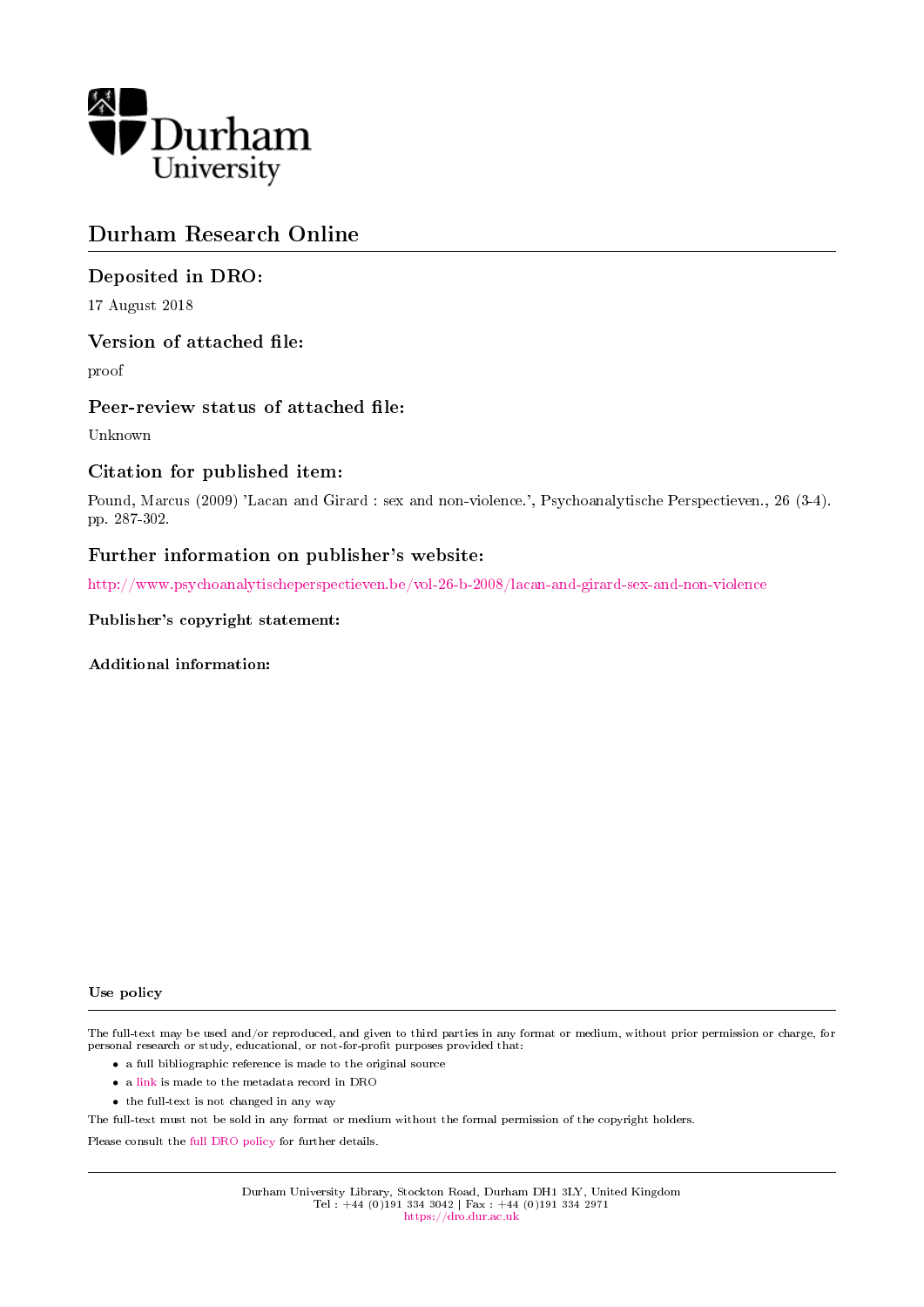### **LACAN AND GIRARD: SEX AND NON-VIOLENCE**

### Marcus Pound

Department of Theology and Religion Abbey House, Palace Green, UK-Durham DH1 1HY Tel.:  $\pm\frac{1}{44/(0)}$ 191 334 3954, m.j.p.pound@dur.ac.uk

*Summary:* This paper brings together the work of Jacques Lacan, the great Christianizer of psychoanalysis, and René Girard, the speculative anthropologist whose study of sacrifice and myth led not only to his rejection of Freud and Lacan but a dramatic conversion to Catholicism and growing conviction as to the revelatory power of the Gospels to expose the myth upon which psychoanalysis is built. Despite their antipathy I bring a psychoanalytic perspective to bear on Girard's theory, interrogating the modalities of sacrifice according Lacan's three registers of the psyche: the imaginary, symbolic, and real. I then explore Girard's distinction between myth and Gospel in light of Lacan's claim regarding the impossibility of the sexual relation. I argue that the difference between sacrifice in the register of the symbolic, and sacrifice in the register of the real not only restages the impossibility of the sexual relation, it conforms to Girard's distinction between myth and Gospel. In this way I pave the way for a more mutual reading of their enterprises, and theology and psychoanalysis more generally.

*Key words:* Lacan, Girard, Sex, Violence, Myth, Sacrifice.

*Received:* July 1<sup>st</sup> 2009; *Accepted:* October 14<sup>th</sup> 2009.

*Introduction*

Born in Avignon in 1923, René Girard has spent most of his life in America where he has taught and undertaken research across a range of disciplines including literary criticism, historiography, comparative religion, anthropology and psychoanalysis. He was central in promoting critical theory in America. In 1966 he organized the epochmaking International Symposium *The Structuralist Controversy: The Languages of Criticism and the Sciences of Man* (Macksey & Donato, 1972), which brought together for the first time for an American audience many of the leading figures of European structuralism including: Roland Barthes, Jacques Derrida, Eugenio Donato, Jean Hyppolite, Jacques Lacan, Georges Poulet, and Jean-Pierre Vernant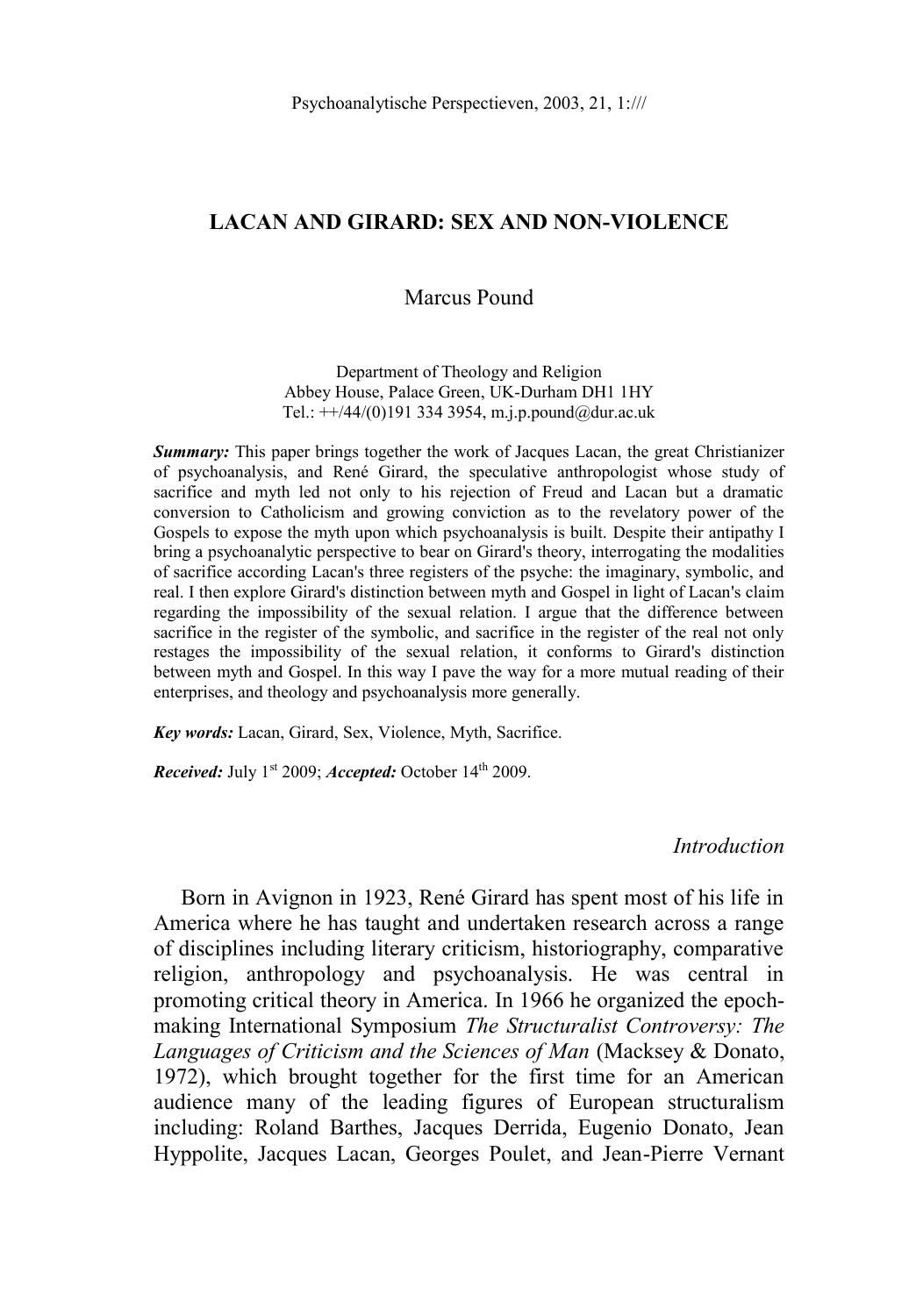amongst others. It was at this symposium that Derrida first delivered his seminal "*La Structure, le signe, et le jeu dans le discours des sciences humaines*", and Lacan would meet Lévi-Strauss for the first time (the two were formally introduced by Girard). But it was Girard's work concerning Christianity, sacrifice and violence, which brought him to international acclaim. Against the post-modern trend to disregard God and grand theorizing he made the argument for a universal anthropological theory of mimesis, violence and sacrifice to which the Gospels offered an exceptional alternative: mimetic desire breeds competition and hence potential violence which is only kept in check through a scapegoat mechanism; in the Gospels, God's identification with the innocence of the victim (i.e., Christ) brings that mechanism into full view for the first time. It's a simple theory yet one which yields extraordinary explanatory power. Girard arrived at this theory through a critical investigation of literary and religious texts, which contributed to his dramatic conversion at the age of 35 to Catholicism, and growing conviction as to the revelatory power of the Gospels to expose the foundations of violence and sacrifice through the mimetic order. All of this lends, as Maurizio Meloni (2002) notes, a profound social basis to his view of Christianity: in Girard's work, Christianity is not to be taken as a matter of personnel belief, nor does he simply employ the symbols of Christianity to give a certain tenor to his anthropology; rather, Christianity reveals something unique which becomes the foundation for a social anthropology and psychology.

In this latter regard, the work of Freud and Lacan has been a significant point of departure for Girard – often utilizing their insights whilst transforming them along gospel lines – he was nonetheless led to reject psychoanalysis, and in particular its sexual bias: what matters is not sex but the violence of the victimage mechanism that ensues from mimetic desire. From a Girardian perspective the psychoanalytic unveiling of religious myth masks a deeper complicity with the victimage mechanism and hence constitutes in his terms *mythical* thinking, such that in the final analysis it is psychoanalysis that remains within myth and Christianity alone which offers Gospel truth.

In this paper I wish to elaborate and explore more fully the relation between Girard and Lacan's thought, myth, Gospel, and the sexual relation. It is not my intention to pit the claims of one against the other; nor do I intend to systematically draw out their dual heritage or dependence in the work of prior theorists such as Alexandre Kojève (both appear indebted to his anthropological reading of the Master/Slave dialectic and desire). The former approach too easily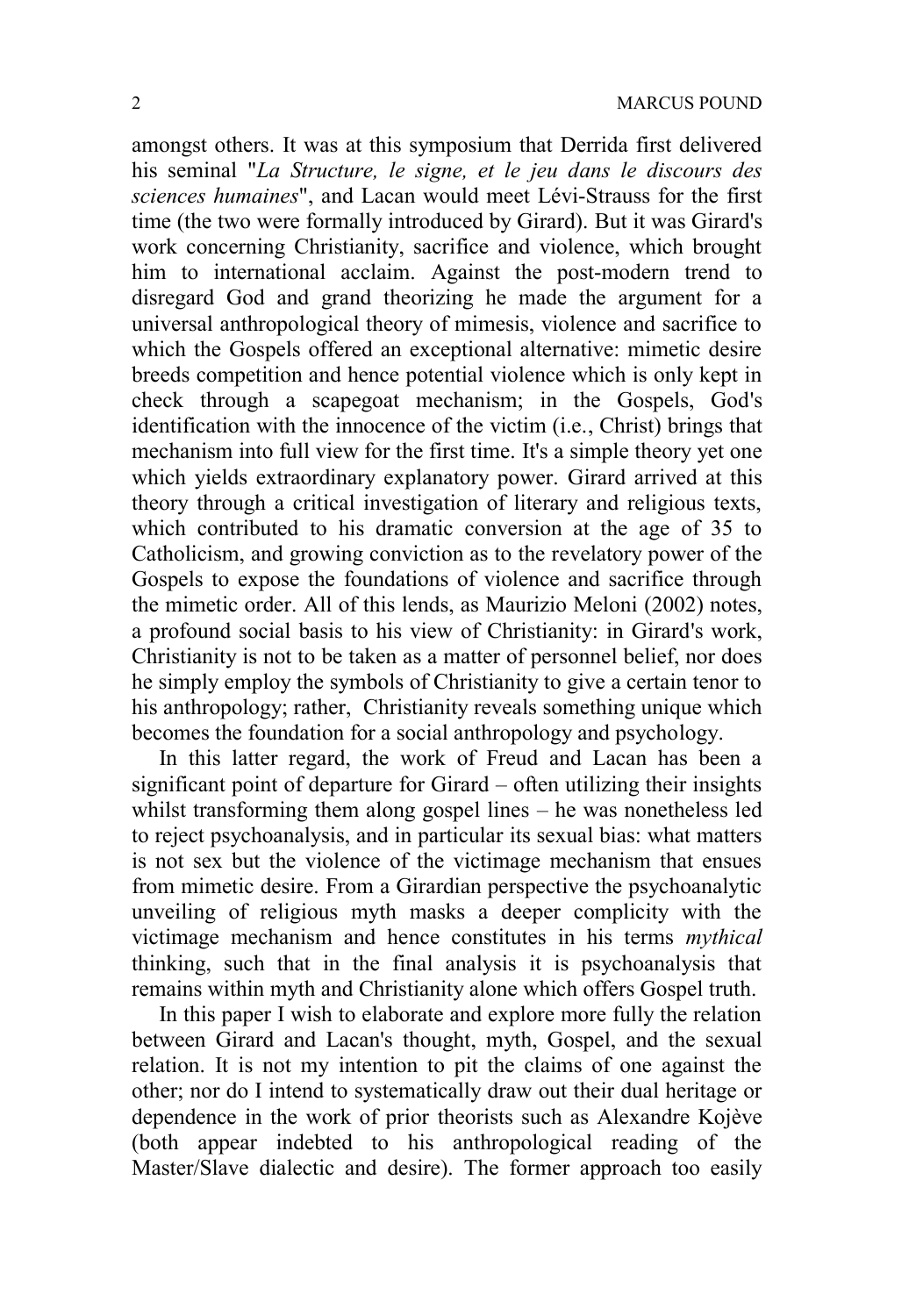slips into a crude entrenchment of religious truth claims *versus* science; the significance of the latter has already been admirably challenged by leading scholars such as Maurizio Meloni (2002). Nor is it my intention to highlight the various ways in which Girard misconstrues Lacan's work, attacking a straw man as it were, with view to redrawing the potential for their relationship. Rather, taking the twin themes of sacrifice and the sexual relation my aim is first: to interrogate the modalities of mimesis and sacrifice according the Lacan's three registers of the psyche: the imaginary, symbolic, and real; second: I explore Girard's distinction between myth and Gospel in the light of Lacan's claim regarding the impossibility of the sexual relation. Everything hinges on – to employ Lacan's terminology – the "real" of sacrifice. If my reading is correct, then the difference between sacrifice in the register of the symbolic, and sacrifice in the register of the real does not merely conform to Girard's distinction between myth and gospel, it reintroduces the sexual question refuted by Girard.

#### *Girard: Violence and the Scapegoat*

Girard makes the argument for a universal anthropological theory of violence and sacrifice to which the Gospels offer an exceptional alternative. Beginning with violence and aggression, Girard argued that these can be traced back to the mimetic character of desire: we desire objects not for their intrinsic value as such, but because they are themselves desired by others. Conflict subsequently arises out of the inevitable rivalry that competition for the object generates: the war of all against all. The circumstances impose a *double-bind* upon the subject, a contradictory double imperative because "man cannot respond to that universal human injunction 'Imitate me!' without almost immediately encountering an inexplicable counter order 'Don't imitate me!'" (Girard, 2005*a*: 156). The double bind accounts for the self-perpetuating nature of the process: where someone desires and encounters the obstacle of conflicting desires, the very rebuff strengthens the resolve of desire. And by a "mental shortcut" (*Ibid*.: 157) violence is seen as a distinctive attribute of the goal, and thus violence and desire become inevitably linked. Violence becomes "the signifier of ultimate desire, of divine self-sufficiency, of that 'beautiful totality' whose beauty depends on its being inaccessible and impenetrable" (*Ibid*.: 156).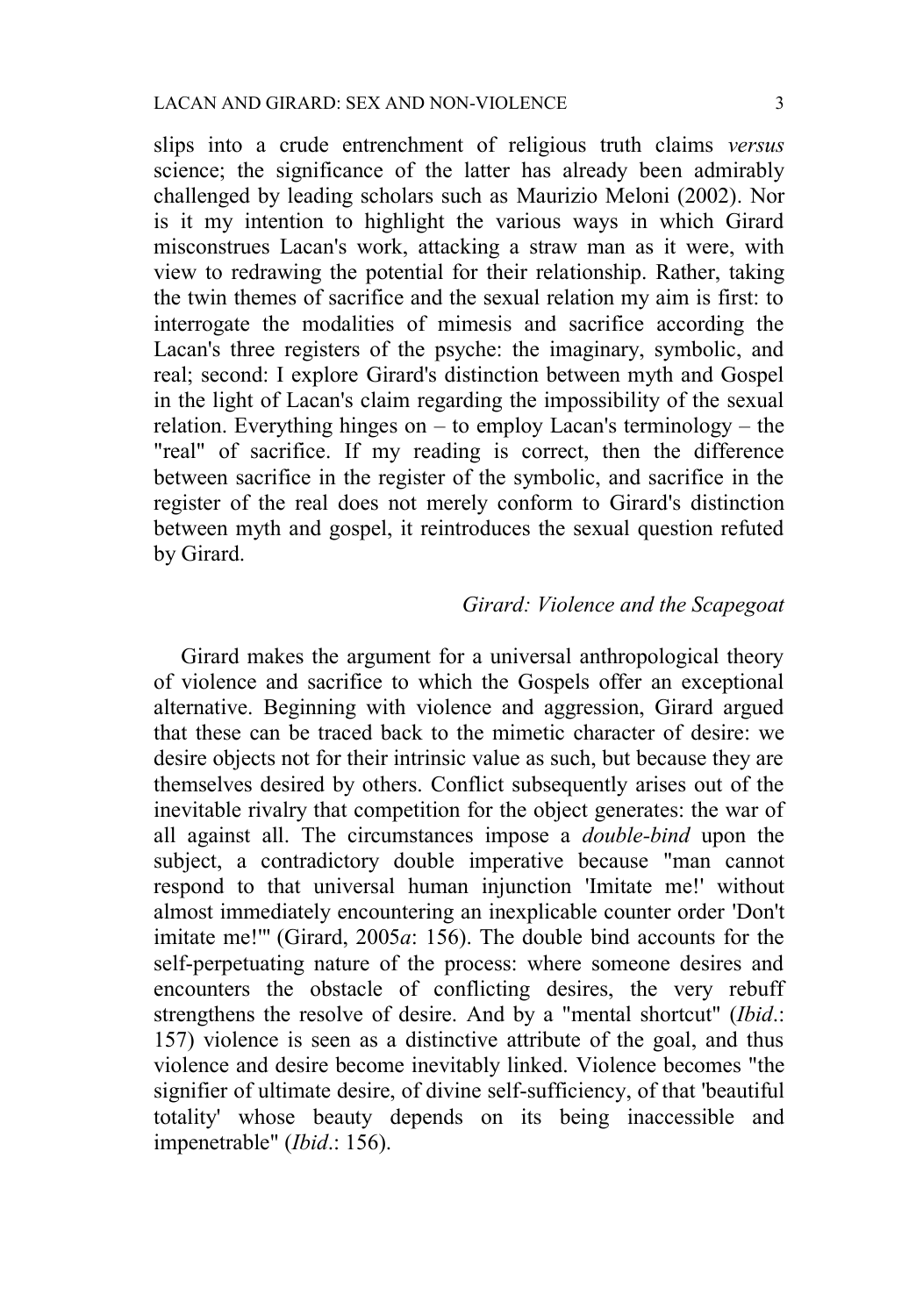Murderous violence is only averted through a scapegoat mechanism. A sacrificial victim must be found, a nodal point around which the group can coalesce, to focus their collective envy. The death of the scapegoat placates the aggression and provides a channel of release which re-establishes the social bond. And because the scapegoat subsequently restores social harmony, the victim takes on the aura of sanctity. In this way the scapegoat is said to suffer a *double transference*, loathed in the act of expulsion, only to be subsequently exalted.

However, the mechanism of the scapegoat is characteristically obscured – the basis of all mythological thinking, because the scapegoat is a substitute victim, not chosen for any intrinsic quality as such, but simply as a substitute. This re-doubling or surrogacy not only obscures the murderous quality of all human desire, it forms the basis of all ritual action: To sacrifice or scapegoat is to practice the model form of religion.

Now, given Girard's anthropological standpoint, it would be easy to read the Gospels according to a similar logic: Christ is the scapegoat, the innocent victim who must pay the price of sin, i.e. be cast out to ensure human solidarity. Moreover, like the scapegoat, Christ experiences the double transference of the crowd: initially vilified he is then heralded as a savior for resolving the mimetic crisis. However, what is really radical about Girard is that he rejects the whole edifice of sacrifice, including its psychoanalytic variation, on the basis of the Hebrew Scriptures and the Gospels. According to Girard, the bible texts, and especially the New Testament does away with sacrifice by exposing the founding mechanism of society: "The real meaning and function of the Passion" is "one of subverting sacrifice and barring it from working ever again by forcing the founding mechanism out into the open, writing it down in the text of all the Gospels" (Girard, 2005*b*: 181). Christ has no place in support of a violent revolution. God is defeated by violence on the cross because violence has no place in God's Kingdom; i.e., the two are mutually exclusive, they cannot occupy the same space. Hence Christ met violence and suffering without retaliation, but forgiveness. Christ's sacrifice is therefore an exception to the rule, a sacrifice in which the very notion of sacrifice is brought into question (i.e., the sacrifice o*f* sacrifice) (Williams, 2001: 18). Hence to say Christ's death was a sacrifice only makes sense when what is sacrificed is sacrifice itself. And for this reason Girard claims that the opposition between violence and nonviolence is repeated in the distinction between myth and Gospel. Myth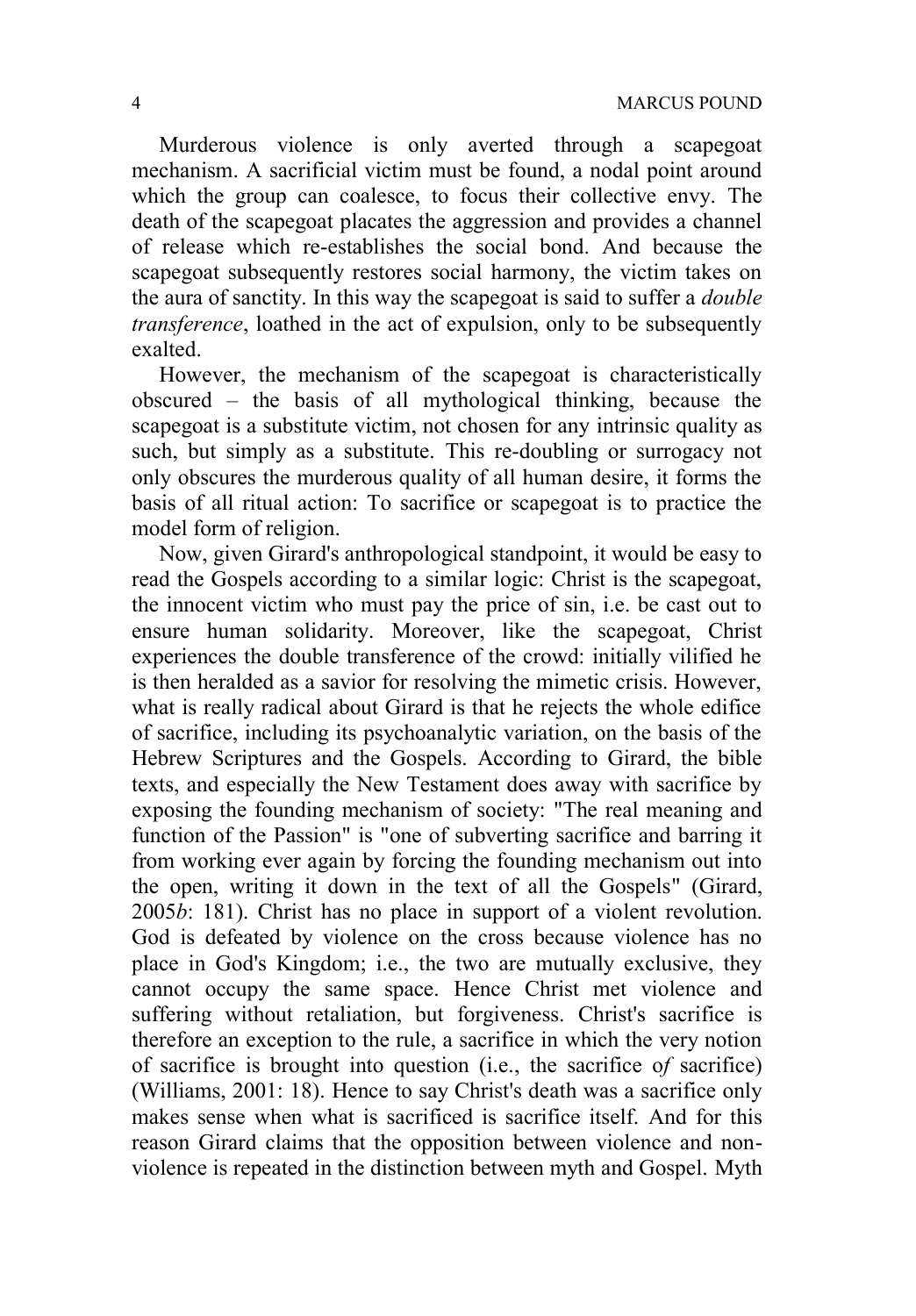refers principally to a story which occludes the mechanism of violence through the scapegoat; Gospel exposes the violence of the mechanism.

## *Girard and Psychoanalysis*

From the outset one should note the antipathy that arises in Girard's work towards psychoanalysis, both Freudian and Lacanian. It's not that Girard simply rejects Freud; on the contrary, he praises Freud for coming close to apprehending the role mimetic desire plays in conflict. The problem arises because Freud's mimetic intuitions are "incompletely formulated" (*Ibid*.: 227). For example, Freud's early formulations of the Oedipal complex show intimations of mimetic desire (e.g., in his discussion of identification in *Group Psychology and the Analysis of the Ego* Freud says – "A little boy will exhibit a special interest in his father; he would like to grow and be like him" (Freud, 1921*c*: 105)). Yet in his later work this mimetic account gives way to a "desire that is fundamentally directed toward an object" (Williams, 2001: 226). Hence in *The Ego and the Id,* Freud says: "At a very early age the little boy develops an object-cathexis for his mother…; the boy deals with his father by identifying himself with him" (Freud, 1923*b*: 31-32). In short, where Freud initially insisted on the anteriority of identification, the later texts – while not repudiating its role – suggest that the son's sexual attraction to the mother is prior. The result: by grounding desire in an object-cathexis, Freud was able to persuade himself that the parricide-incest desire actually exists, relegating the mimetic effect for the super-ego.

Girard is not denying the attribution to the child of libidinal desire as such; rather, his claim is that the child is unaware of existing rivalry: the incest wish, the parricide wish, do not belong to the child, but spring from the mind of the adult, just as it is the Oracle that puts the idea into the head of Laius. The preference for object-cathexis merely masks the explanatory power of mimetic rivalry as the cause of social dis-ease and hence constitutes in Girardian terms the mythical element of Freudian thought (Williams, 2001: 233-234).

By way of an example we can read the myth of Oedipus from a Girardian perspective? When Thebes suffers pestilence and drought the cause is put down to Oedipus' sexual misdemeanor. Hence, in the manner of a scapegoat Oedipus is violently expelled from Thebes as the condition of social harmony. Yet the narrative also suggests that the cause was an arbitrary act of nature: *pestilence*; i.e., a cause that could not be supported by reference to a big Other. The expulsion of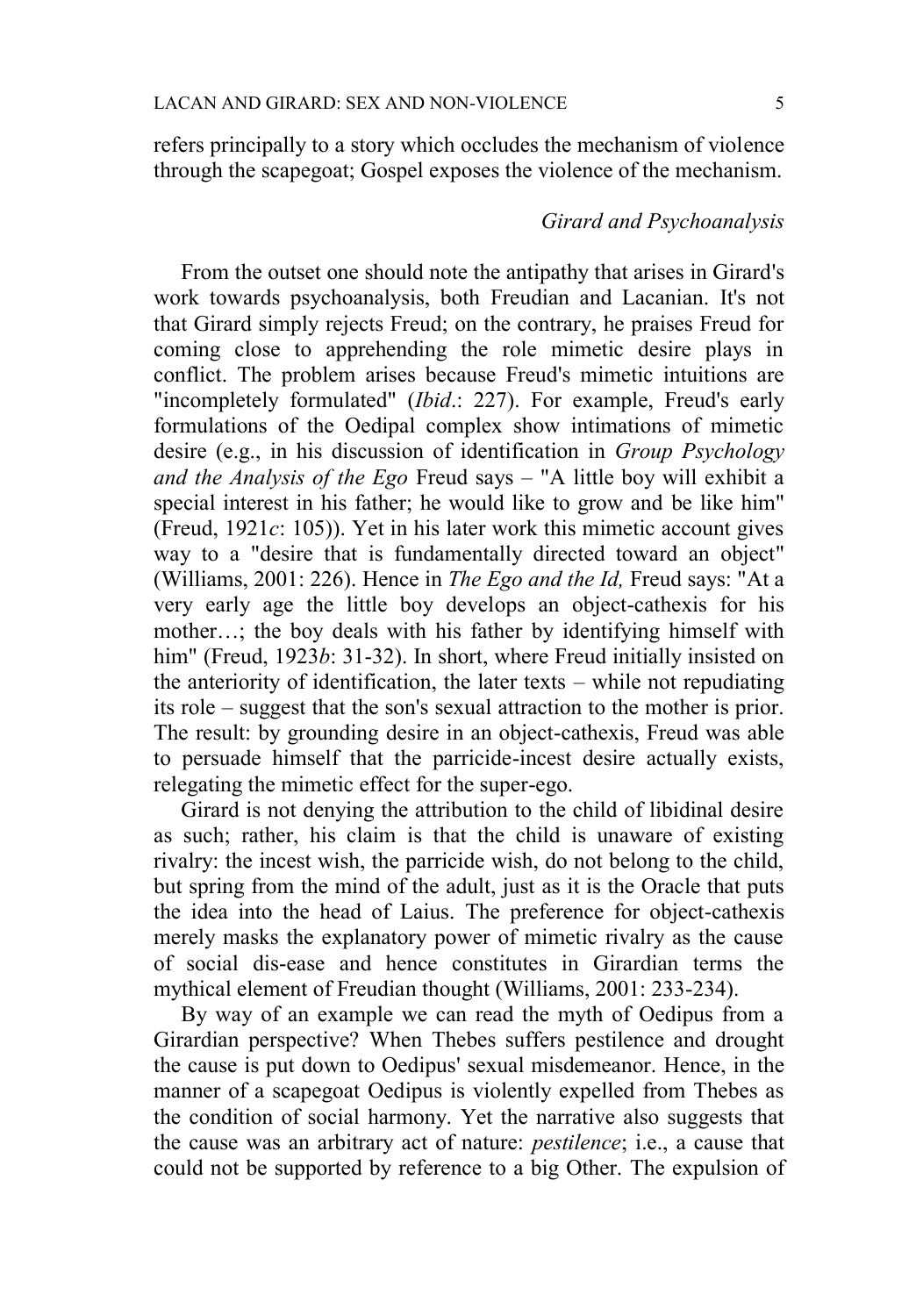Oedipus and revival of Thebes's fortunes merely confirms the system of sacrificial violence. And by maintaining the primacy of the sacrificial system, it maintains the myth that sex and not death is the real problem (Girard, 2005*a*: 188).

According to Girard, the trajectory of Freud's mythical occlusion of mimetic desire is especially compounded by Lacan's structural linguistic rendering of Freud. Lacan's psychoanalytic heritage leads him to fetishize the mimetic object by interpreting it in a unilaterally sexual fashion, and this is further reinforced through the structural aspects of his work leading to an "inertia and a-temporality of structure" (Williams, 2001: 242). In the final analysis Girard believes that Lacan's work will have a "numbing effect and inevitably lead to a sort of absolute skepticism that we can see spreading everywhere" (Girard, 2005*b*: 423). Indeed, the mythical element of Lacan's work is aptly highlighted by his preference for associating the violence of the real with "*the dark god*" (Lacan, 1998 [1964]: 275). Lacan's deity still contains vestiges of sacralized violence.

### *Lacan and Sacrifice*

On the surface Girard's thought leaves little room the practice of psychoanalysis. By eliminating the conscious patricide-incest desire, Girard not only does away with the sexual bias, but also "the cumbersome necessity of the desire's subsequent repression. In fact it does away with the unconscious" (Williams, 2001: 241). However, in *Enjoy Your Symptom,* Žižek establishes the link between Girard's thesis and Lacan precisely at the level of sacrifice (Žižek, 2001: 56). How then are we to understand this relation? My aim here is less to provide a critical reading of those texts in which Lacan explicitly treats sacrifice, but rather read sacrifice, through Lacan's three registers of the psyche: the imaginary, the symbolic, and the real.

#### *Imaginary Sacrifice*

When the imaginary order determines sacrifice, sacrifice functions to give body to the Other. Sacrifice is concerned with domesticating the trauma of real which threatens to break in at any moment through an act of identification – or in Girardian terms mimesis. In short, the imaginary register, sacrifice posits and seeks to achieve a transcendental harmony or identity as a defensive measure. As Richard Boothby points out, the imaginary aspect of sacrifice is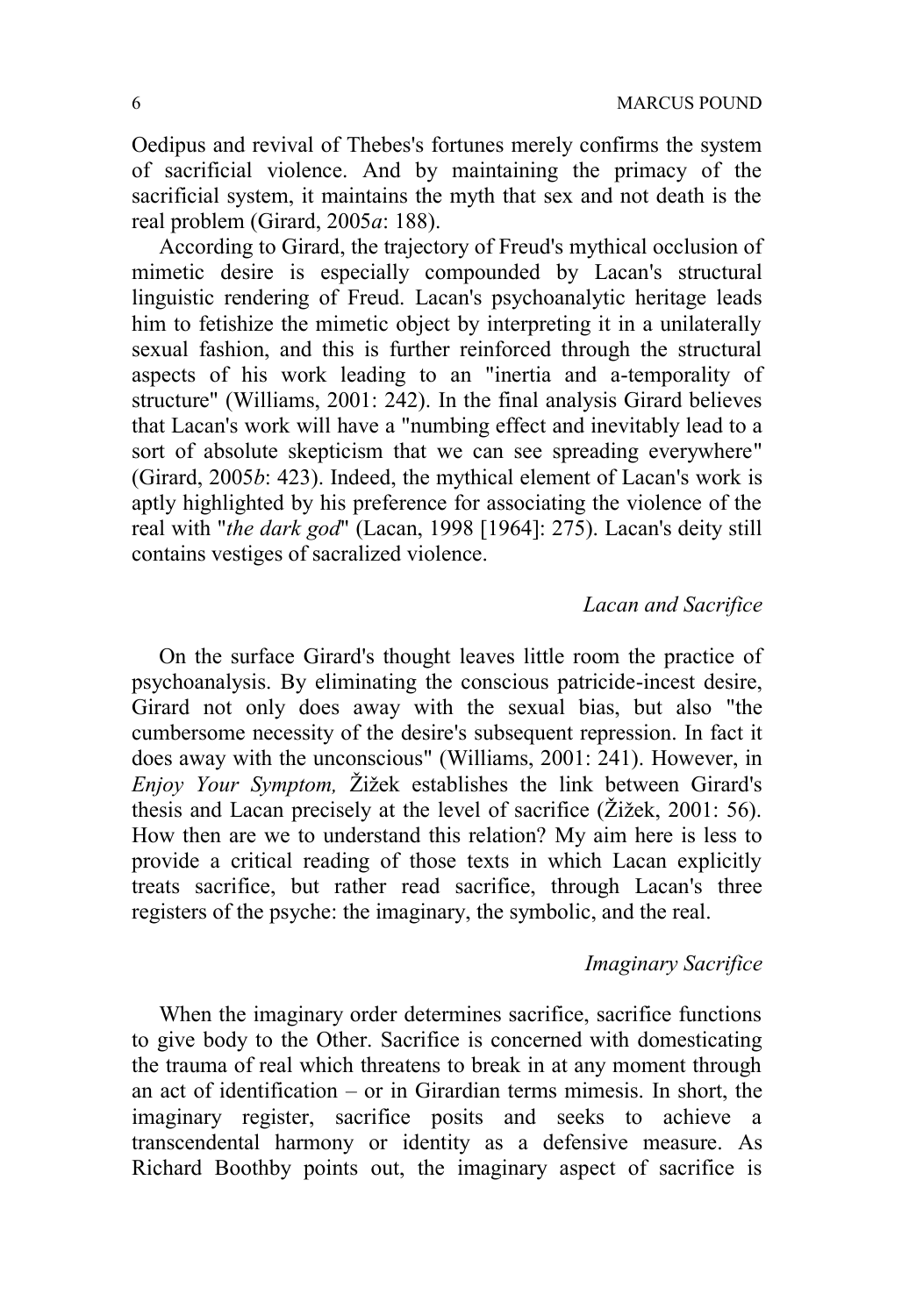vividly manifest in the Greek tradition which favored the sacrifice of an animal *without* blemish (Boothby, 2001: 183). This imaginary function to sacrifice is highlighted by both Žižek and Adrian Johnson: "Sacrifice conceals the abyss of the Other's desire, more precisely: it conceals the Other's lack, inconsistency […]. *Sacrifice is a guarantee that 'the Other exists':* that there *is* an Other who can be appeased by means of the sacrifice" (Žižek, 2001: 56).

Sacrifice is not about offering an object that one knows is desired by another, it is not a straight forward transaction between a mortal and a deity, rather the function of the object is to give body to the mystery of what these obscure divine others want from human beings. To domesticate the intolerable background that is permeated by the threatening proximity of the unknown. The ritual background provides a stable imaginary/symbolic framework by which to answer the question of the desires of the real. Humans give the gods things to create the calming illusion of their being determinate wants in the gods that can be satiated (the imaginary phallus) that which the child latches onto in symbolizing what the other wants (Johnston, 2001).

Said otherwise, sacrifice follows the logic of castration: *Pars Pro Toto*: the part for the whole: an object is ceded in the hope of securing (the imaginary) whole (Zwart, 1998). For example, in *The Book of Exodus*, God is about to kill Moses but only dissuaded through his abrupt circumcision by his wife (Ex 4:24). His sacrificial act of circumcision, ceding his foreskin, serves to ensure the persistence of his being whilst at the same time giving presence to the terrifying God.

All of this accords with Lacan's early view of myth, which arose from the encounter with Lévi-Strauss which marked Lacan's early phase. Where for Lévi-Strauss myth was a rigorous mode of thought for resolving the central contradictions of existence – putting it on a par with scientific reasoning – Lacan took an altogether negative view. He named the specificity of that contradiction in terms of the impossibility of the sexual relation, and myths function as "a kind of mask" (Lacan, 2007 [1969-1970]: 121). The objective of myth was in the words of Russell Grigg, "a way of papering over the impossible, real kernel around which the myth is constructed" (Grigg, 2006: 55). One might say that myths function in much the same way as they do for Girard, albeit that for Girard it is specifically the victimage mechanism that is obscured.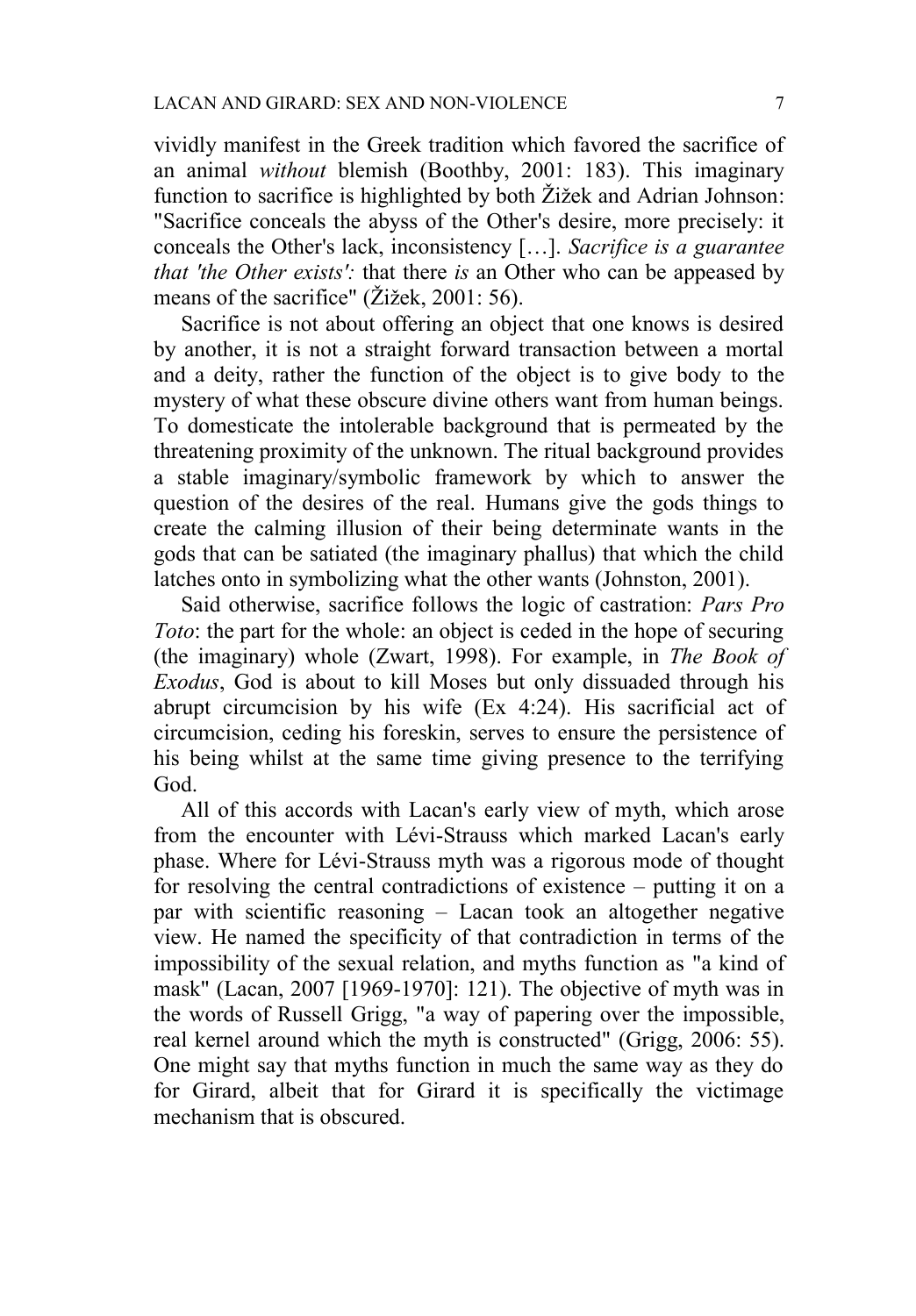Viewed from the imaginary register, religious sacrifice cannot but appear as it was for Freud: a defense against the real of nature, a social form of neurosis.

### *Symbolic Sacrifice*

When the symbolic order determines sacrifice, sacrifice concerns less the occlusion of the anxiety provoking real, as the establishment of signification. This is the basis of Lacan's reading of the *Akheida* in his "Introduction to the Names-of-the-Father Seminar". Commenting on Caravaggio's *The Sacrifice of Isaac* (1595-1600) he says: "Here may be marked the knife blade separating God's bliss from what in that tradition is presented as his desire" (Lacan, 1990 [1973]: 94). The cut of Abraham's knife amounts to the cut induced by the signifier, which determines the subject and brings the differential system of signification into play.

To highlight this point, one may translate Lacan's mirror stage (governed by the imaginary) and its dissolution into the symbolic directly into Girardese: In the life of a civilization the fragmentary body which proceeds identification with the specular image – Lacan's mirror stage – corresponds to the initial lack of social differentiation which brings on the mimetic crisis or aggression that precedes the formation of any 'social contract' or symbolic order. The mirror image is the monstrous double, the surrogate victim who promises to bring wholeness by standing in for the community as a whole. It is thus synonymous with the imaginary phallus, which is nothing but the imaginary "I" whose sacrifice gives birth to the ego ideal. Through the murder of the monstrous double the war of all against all is transformed into the unanimous violence of all against one which establishes the differential system of the social order. This is the origin of monarchy, government, and the big Other, or the exception which grounds the law and organizes desire. The function of the symbolic rituals and prohibitions is to maintain the differences which prevent society from descending into mimetic rivalry and reciprocal violence. Alienation sets in when the impact of the founding murder has receded into oblivion and even its ritual re-enactments have fallen into disuse, heralding the advent of another mimetic crisis.<sup>1</sup>

 $\overline{a}$ 

<sup>1.</sup> I am grateful to Dr. Richard Johnson for the discussion of these ideas.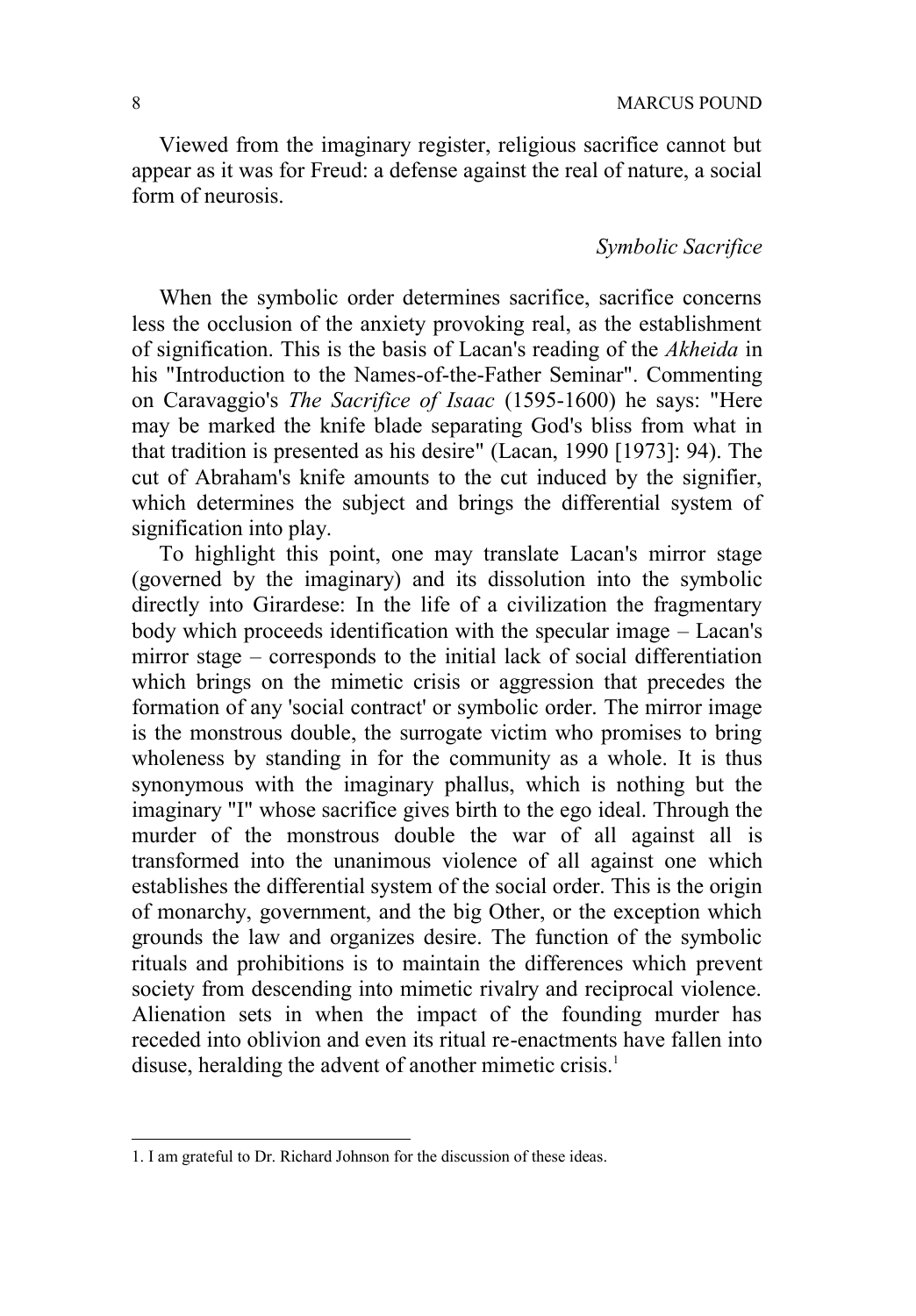Reflecting the registers of the imaginary and real back into the symbolic register of sacrifice, one could say that the real corresponds with the sacred, an uncontrollable violence which is only averted by the sacrifice of the imaginary phallus – the scapegoat itself. Hence as Richard Boothby says, sacrifice, like language, is situated on the pivot between the imaginary and symbolic, as is classically exemplified in the act of reading the entrails of a sacrifice animal – staging the transition from nature to culture. Sacrifice, like castration, establishes the operations of the signifier and hence is "the gateway through which the subject comes to language" (Boothby, 2001: 183).

Viewed from the symbolic register, Lacan's view of sacrifice sits neatly with Girard: Sacrifice is the birth of religion and hence culture; Durkheim's defense of religion.

#### *Real Sacrifice*

All of this brings us to a third account of sacrifice: Sacrifice governed by the register of the real, or rather, *real* sacrifice. If imaginary sacrifice aims to pacify and give body to the Other (propitiatory sacrifice), and symbolic sacrifices allows for the establishment of difference and desire in relation to the Other (expiatory sacrifice); real sacrifice makes the more daring move by bringing the Other into question, and hence the very framework in which propitiatory or expiatory sacrifice makes sense. Real sacrifice involves what Dennis Keenan (2005: 2) refers to as "*an*economical understanding" in which what is sacrificed is sacrifice itself. And herein lies the link initially established by Žižek *Enjoy Your Symptom* between Girard's and Lacan's respective projects: both advance a theory which refuses sacrificial logic (Žižek, 2001: 56).

To clarify the above it is helpful to recall the "post-metaphysical" shift Lacan introduced into psychoanalysis. Unlike Freud who set in opposition his own science of psychoanalysis to religion, highlighting the latter's weakness precisely by virtue of its mythical foundation, Lacan opposed psychoanalysis to science itself, arguing that science still remained within the orbit of "theism" (Lacan, 1967-1968: 21.02.68). In other words, he claimed that science, unlike psychoanalysis, is still *too* religious. What Lacan had in mind was the way science often, albeit implicitly, depends upon a notion of a big Other – be it God, Spirit, or Nature – that has a pre-existing plan of the cosmos of which it is the scientists task to discover (Gallagher, 2000*a*: 1-22). Consider for example Stephen Hawking's question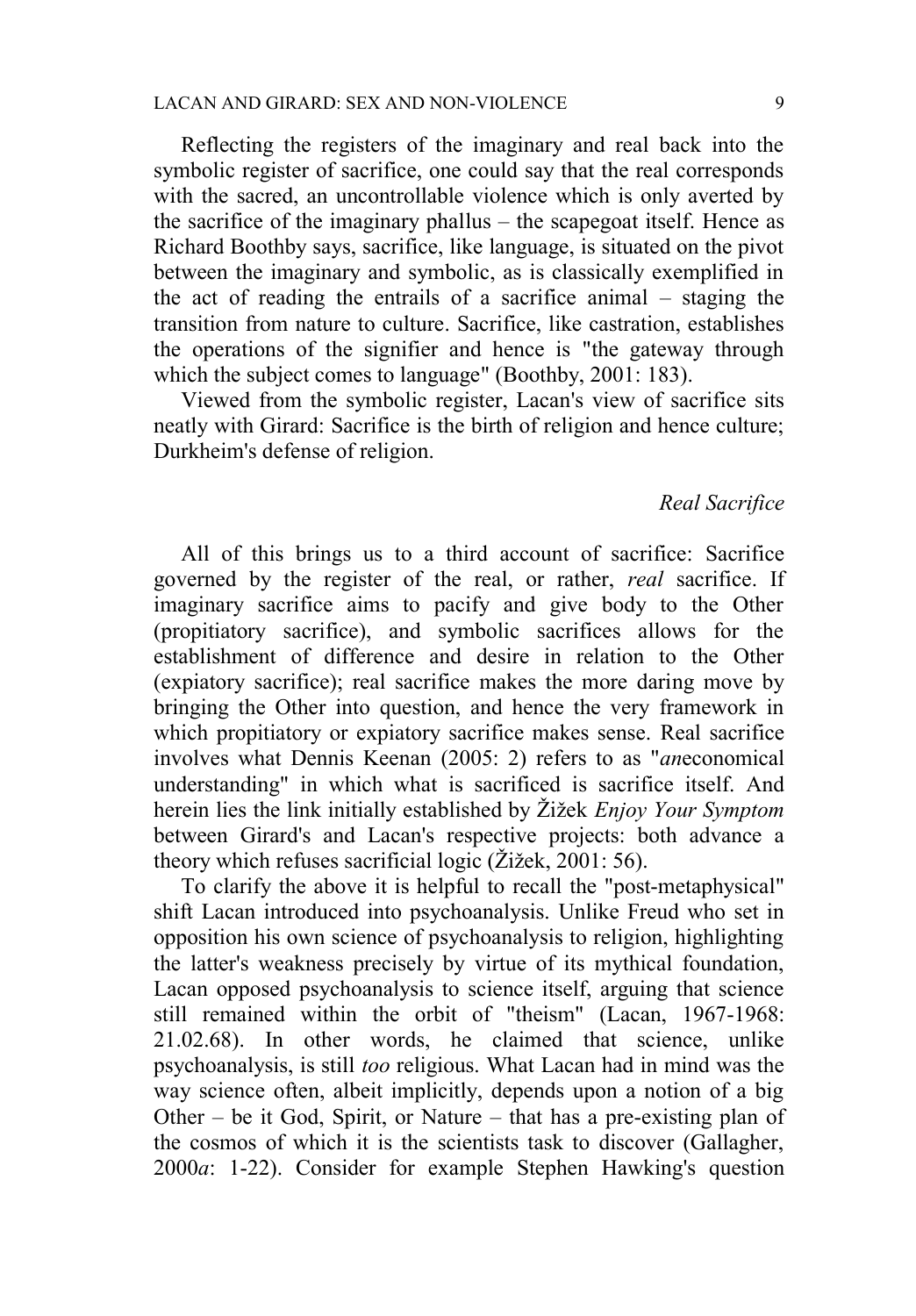"Does God play dice?" or more generally the claim that science helps us uncover nature's secrets. This big Other or *subject supposed to know* anticipates all our knowing such that in the end all learning, as Plato argued, is but a rediscovery of what is already known in the mind of the Creator. Said otherwise, the *subject supposed to know* acts in terms of a fundamental deadlock, securing the subject, nature, or the universe as whole, such that if it were to be unlocked, all other terms in the field of reference would lose their meaning. Lacan often refers to the way Descartes uses this Other – God – to guarantee the truth of his scientific starting point (*Ibid*.: 8): "Is not the sense of what Pascal called the 'God of philosophy' – from this reference to the Other so essential in Descartes, and which allowed us to start from it in order to secure our first step" (Lacan, 1966-1967: 25.01.67). In his opposition to science, Lacan took it to be the task of psychoanalysis to put into question this big Other (Lacan, 1967-1968: 21.02.68).

The overtones of Heidegger's project are striking, in particular Heidegger's criticism that metaphysics was onto-theology; i.e., God was translated into the first principle [meta/beyond], Being, the *causa sui*, who sustains being as a whole. From the perspective of theology, God's mystery is reduced to the first cause in the chain of being meanwhile philosophy is relegated to epistemology: What we can know concerning this first cause. By bringing Heidegger's critique to bear upon psychoanalysis, Lacan aimed to challenge the metaphysical structures that sustain subjectivity by challenging the Other as its locus of support (Richardson, 1983: 139-160). This is one of the meanings of Lacan's claim: "There is no Other of the other" (Gallagher, 2000*b*: 106).

Lacan brings the onto-theological critique to bear on psychoanalysis: Through the art of speaking psychoanalysis brings into question the transcendental moorings to which we give meaning to our lives. Lacan may have been less convinced than Nietzsche that we have overcome metaphysics in the death of God. As he says "This Other which is precisely the God of the philosophers is not so easy to eliminate as people believe. Since in reality, it undoubtedly remains stable at the horizon, in any case, of all our thoughts" (Lacan, 1968- 1969: 4.06.69). Nonetheless, he takes it as the task of psychoanalysis to provide the 'sponge', i.e., develop the clinical tools with which to bring into question the horizon of our thoughts.

What is at issue for Lacan then is not so much being reconciled to castration *à la* Freud; i.e., recognizing that we cannot be the object of desire for the mother (symbolic sacrifice), but rather, through an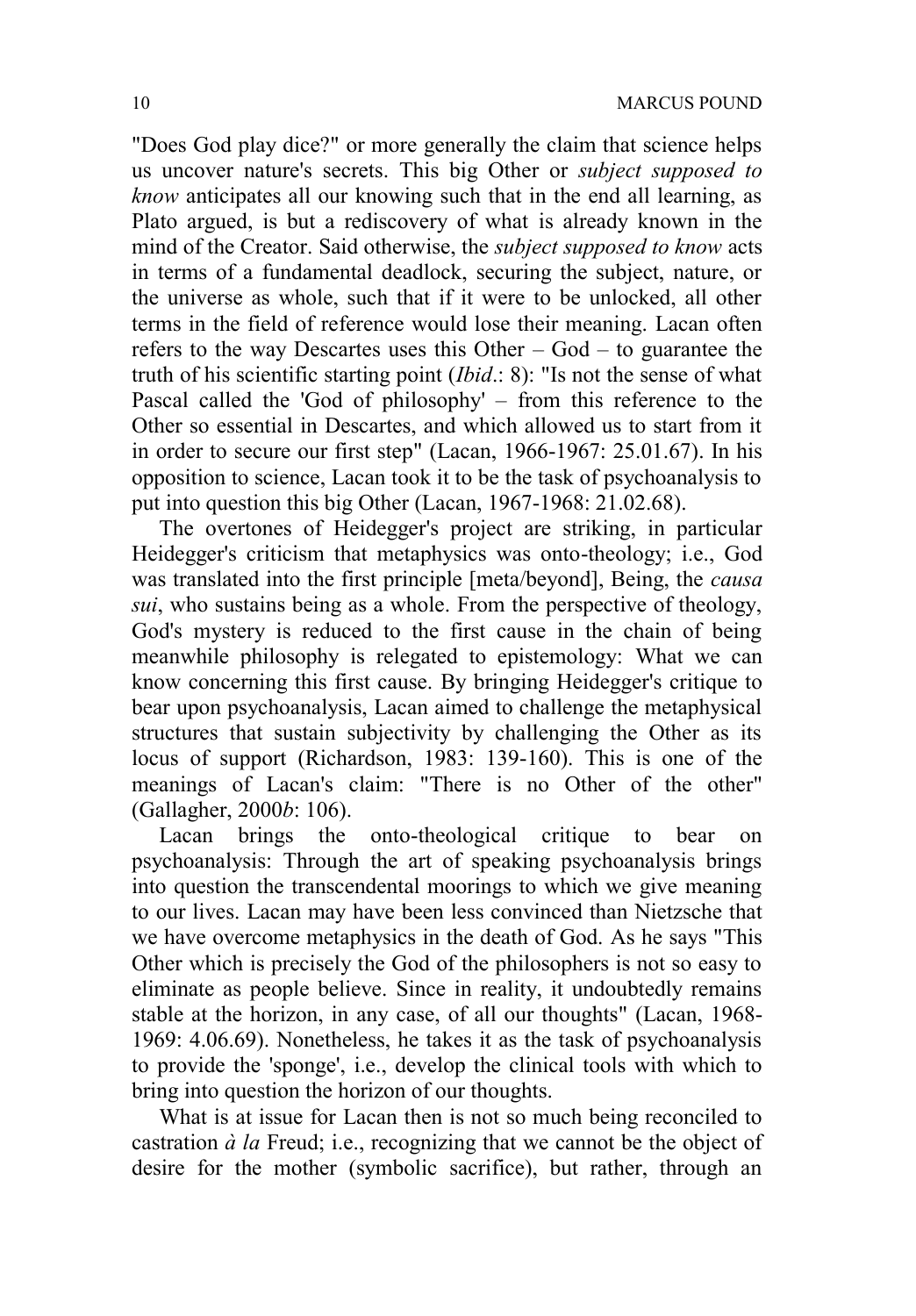anxiety provoking encounter with immanence, come to recognize the non-existence of the Other. That is to say, come to accept that there is no external legislative authority that secures the system as a whole: the big Other through which we organize desire does not actually exist; what Lacan calls *traversing the fantasy*. In other words Lacan invites us to affirm the world as sufficient unto itself, what Heidegger referred to as the 'giveness' of *Dasein*. Hence, we need not "refer to anything outside of the world to explain the world such as forms, essences, or God: that the world contains its own principles of genesis" (Larval-Subjects, 2007).

Viewed from the register of the real, religious sacrifice is not to be taken as a defensive measure (thereby implying religion is a myth to be swept away); nor a constitutive moment (conflating religion with culture more generally); real sacrifice is neither for or against religion as such. Rather the poles are set between the metaphysical presuppositions involved in the former two accounts and a postmetaphysical account. The imaginary aspect of sacrifice invites in a metaphysical hubris by assuming a transcendental totality in the image of wholeness that it seeks. The symbolic aspect of sacrifice invites in metaphysical hubris because while it affirms castration – the blade of Abraham – it nonetheless retains intact the supposition of transcendental whole from which one must separate (in much the same way that atheism is still at heart *a* theism, simply transposing the predicates of God into man – the two are complicit in their opposition). By contrast, sacrifice in the register of the real breaks altogether with metaphysical suppositions, traversing the fantasy of wholeness in the first place. In this way Lacan's account makes good on Girard's claim that the Gospels are completely realistic, they envisage perfectly "all that is implied in going beyond 'metaphysical closure'" (Girard, 2005*b*: 198): Christ's sacrifice is of the order of the real, freeing one from the very need to repeat the victimage mechanism.

#### *The Real Non-Violence of Sexual Difference*

Given the complicity between Girard and Lacan's view of sacrifice, how then are we to contend with Girard's claim that his own theory dispenses with the need for sexual bias? As I argue in what follows the difference between sacrifice in the register of the symbolic, and sacrifice in the register of the real is underpinned by the impossibility of the sexual relation. In short, does not Girard's distinction between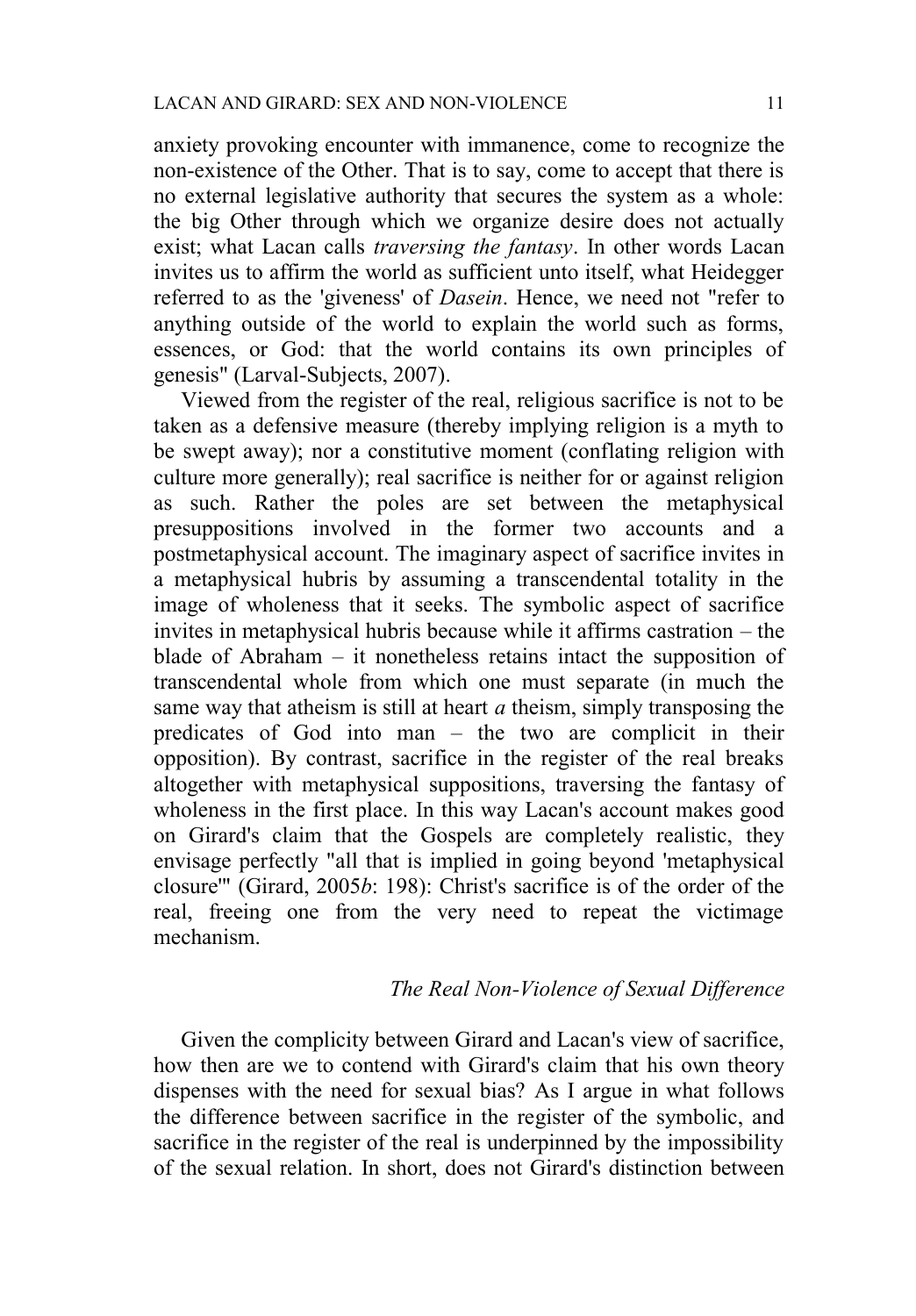myth and gospel conform precisely to the impossibility of the sexual relation?

By way of an introduction, it is worth rehearsing Lacan's approach to the question of sexual difference. According to Lacan, the failure of feminism was that it tried to claim the existence of a specifically feminine universal. To be equal was for women to claim their own rights *qua* the feminine. However, such an approach too readily took as its normative concept a belief in "eternal mother", a concept through which they might recognize their own true nature. The problem arises because this easily lapses back into an essentialist discourse about women in which all women are identified primarily as mothers. The implications for psychoanalytic practice could not be more problematic: analyst's tended to presuppose what a woman was (i.e., a mother), and this allowed the analyst to frame in advance her problem without taking into account the specificity of each woman as she came.

Lacan's logic of sexuation tackled this essentialism head on. What they offer is not a list of essentialist predicates to describe in positive terms the distinctions between men and women (e.g., men are objective; women are subjective; men speculate; women feel, etc.) but two distinct descriptions of the antagonisms one encounters precisely when one tries to determine what masculinity and femininity are in the first place. As Lacan (1971-1972: 3.03.72) says: "The sexual relationship […] can no longer be written in terms of male essence and female essence".

In place Lacan proposes the following two propositions to describe respectively the antagonism that defines the masculine and feminine position. On the masculine side the proposition reads:

- There exists an x (i.e., a man) who is *not* subject to phallic  $\equiv$ *jouissance;*
- All x (i.e., men) are subject to phallic *jouissance*.

In other words, the antagonism that defines masculinity can be read as the law of exception, i.e., for every rule there is an exception which paradoxically grounds the rule. The most salient example of this is to be found in *Totem and Taboo* where Freud developed Darwin's myth of the primal father. According to Freud, men lived in relatively small groups within which the strongest male's jealously prevented sexual promiscuity by keeping all the females for himself. Hence while all men were subject to his phallic law, there existed one male who was not, yet nonetheless by which the law itself was grounded (Freud, 1912-1913 $a$ : 125). That is to say, one can also describe the masculine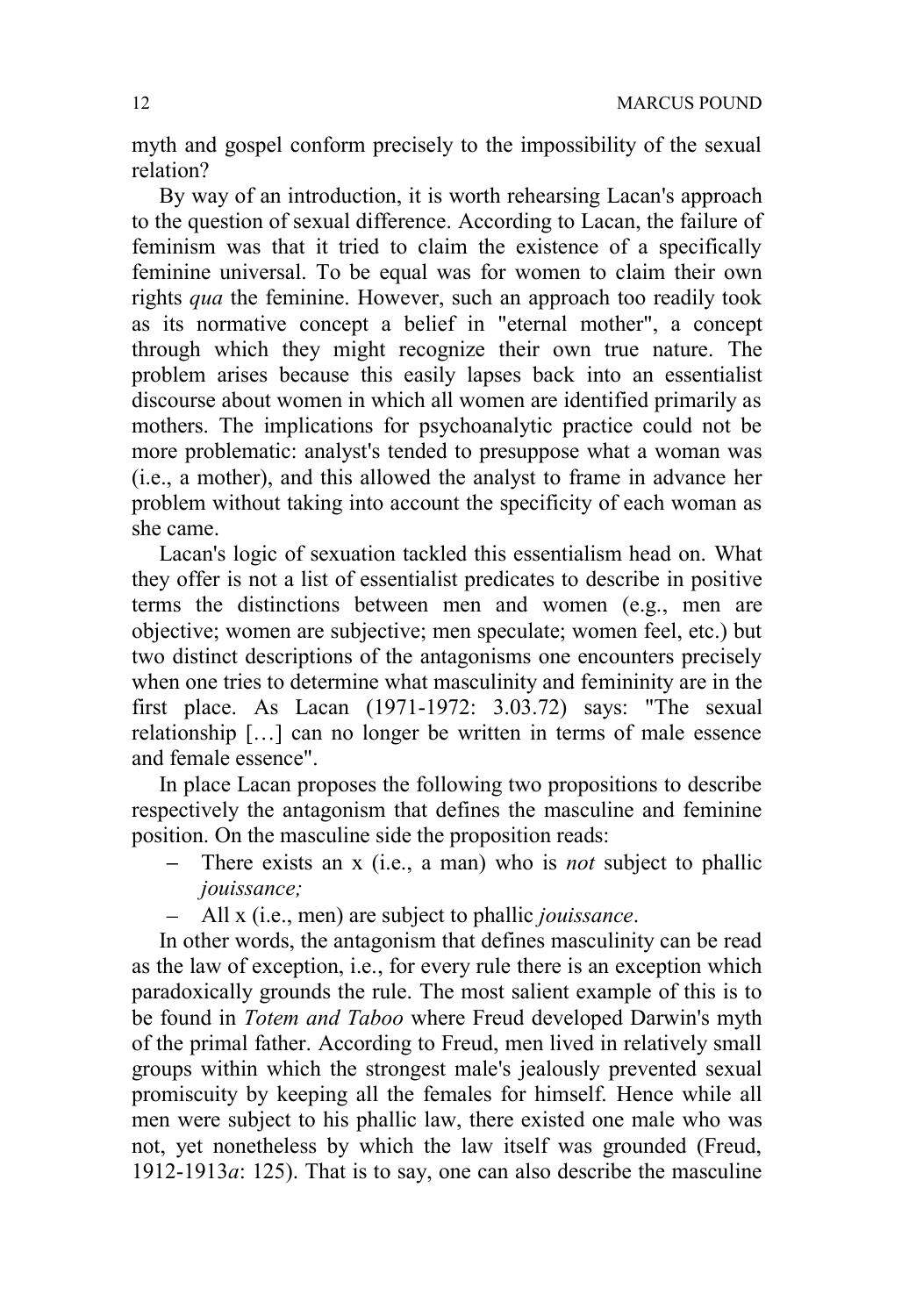formula of sexuation in terms of castration: all men are castrated; nonetheless there is one exception that proves the rule. The exception has the function of the father who subsequently establishes the set of men, thereby allowing for a unitary trait: all men are castrated.

By contrast the feminine proposition reads:

- $\equiv$ There is not one x (i.e., female) who is not subject to phallic *jouissance*;
- Not-all x (i.e., women) are subject to phallic *jouissance*.

The antagonism that defines femininity is described as the *not-All* (*pas-tout*). The upper line states that there is not one particular woman who is not subject to phallic *jouissance*. In other words, all women fall under the rule of the phallus, a claim easily discernable in the romance languages such as French or Italian where regardless of one's anatomical sex, one must use a language which takes as its normative the masculine. However, the second part of the formula reads: "*not-All* woman are subject to phallic *jouissance*". *Not*-*all* does not mean *notat*-*all*; i.e., that women are entirely outside of the symbolic or patriarchal rule. Nor is it meant to imply *all-not-phallic*; i.e., there is a universal and integral essence of woman as distinct from an essence of masculinity, grounding women as a set. Rather, to say that woman is *not-All* is to say precisely that there is no single exception which allows for a universal set of women to emerge, or, there is no unitary trait that functions for women in the way castration does for men: There are only particulars, and hence *each* woman *is* an exception. In short, woman is only ever singular and henceforth the very principle of difference.

So how does this conform to the logic of myth and Gospel? First, one can readily associate the masculine logic of castration with metaphysics; i.e., onto-theology. For example, all men are castrated; nonetheless there is one exception that proves the rule. In this case, the father in question is God, the omnipotent and omniscient father who stands outside the system as a kind of transcendental placeholder, sustaining the system as a whole. In short, God is the exception that grounds the law. God cannot be reduced to the order of Being, because he defines the order and hence law; nonetheless, by accepting castration (i.e., symbolic sacrifice) it is possible to internalize those predicates: man is omnipotent within the order of being. Second, by postulating that "there is no Other of the Other", i.e., there is no set of women guaranteed by a primal [m]Other, the feminine subject position refuses to be grounded in a violent exclusion.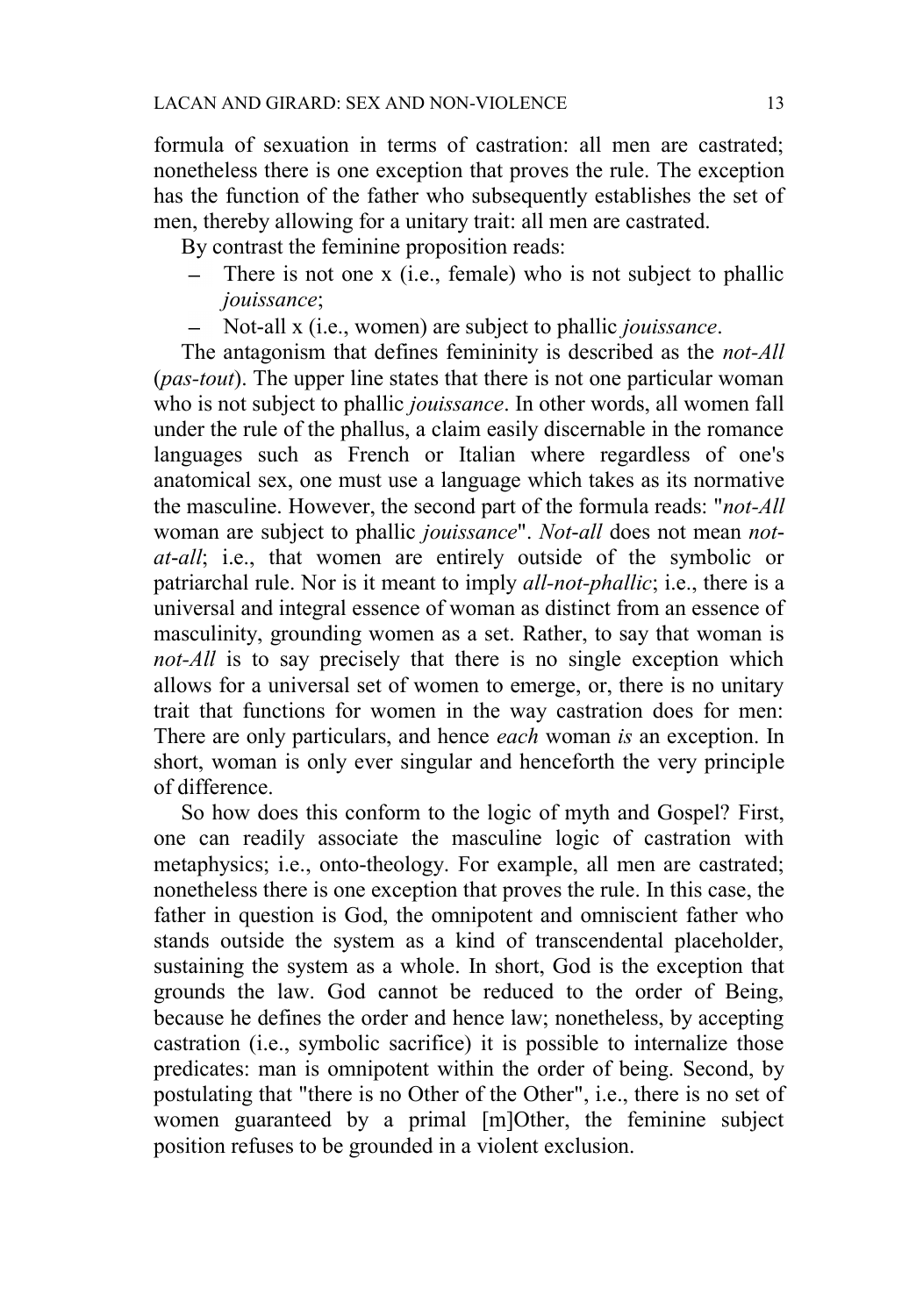Hence, one can replace the Lacanian claim: *there is no sexual relation* with a Girardian reworking: there is no unity between the violence and non-violent; the two are constituted by two mutually distinct antagonisms. This is not to say from Girard's Christian standpoint that violence has not been a defining factor in the historical emergence of the Church or in its continued dealings with the world; nor that violence is not attested to in scripture; if anything it takes violence absolutely seriously by raising it to the level now accorded sex; but rather, violence need not of itself become the presuppositional logic upon which a culture is founded; there is an alternative logic identified as the not-All, which is not predicated upon a violent act of exclusion.

By way of interpretation, does not this underlying economy make sense of a small biographical detail surrounding Girard's conversion to Catholicism. Immediately following his dramatic conversion, Girard tells us, he took the sacrament of confession, baptized his children, and re-took his marriage vows. Yet, as Girard is quick to point out, his wife remained a protestant (Girard, 2007). In this detail we have the entire economy summed up: not only does he link the shift from myth to gospel, violence to non-violence with the sexual relation, he then states the very impossibility of that relationship.

A question remains: can we think the possibility of truth without the gospel? The answer to that question lies with an adjacent question: is Lacan's approach to sacrifice and the sexual relation conceivable outside the Christian symbolic economy (Žižek, 1996: 177)?

#### *Conclusion*

In today's climate of religious fundamentalism one might be inclined to propagate, even evangelize, Nietzsche's "good news" over and against Girard (Lacan, 2007 [1969-1970]: 119): God is dead. Yet Girard's theory owes a debt to psychology and social theory as it does theology. Moreover, as Lacan recognized: "The announcement of the death of God is far from incompatible with the motivation for religion" (*Ibid*.: 119), and that while "the pinnacle of psychoanalysis is well and truly atheism", this works only to the extent one gives it another sense than "God is dead" (*Ibid*.: 119). Taken in the sense of a symbolic sacrifice, God's death may make for the consolidation of law – this is what Lacan refers to as the reverse side of psychoanalysis (*Ibid*.: 119); but both theology and psychoanalysis call for a different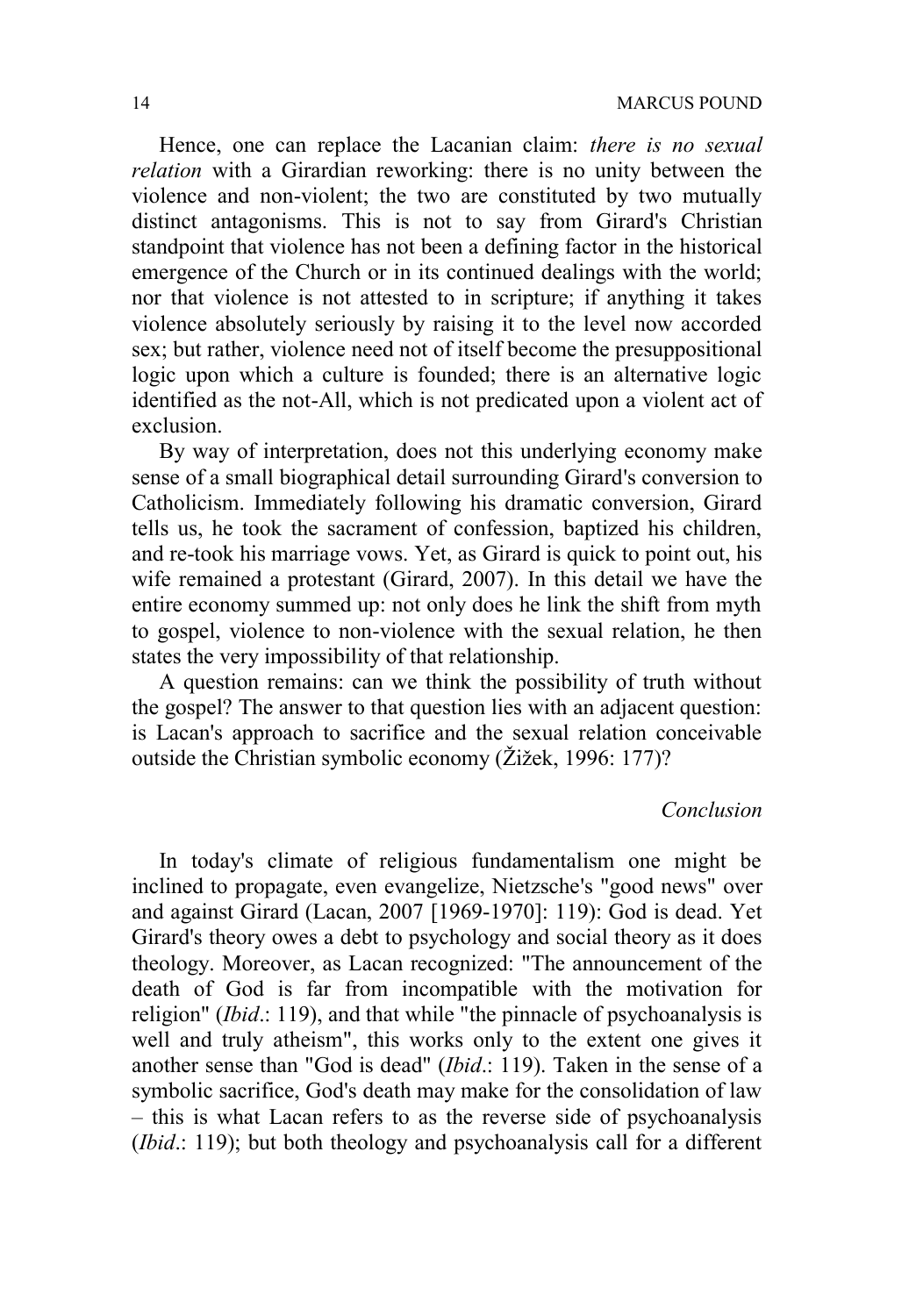type of sacrifice which implies an altogether different social, sexual, psychical, and religious configuration.

#### *Lacan en Girard: seks en geweldloosheid*

*Samenvatting:* In dit artikel wordt het werk van Jacques Lacan, die de psychoanalyse kerstende, geconfronteerd met dit van René Girard, de speculatieve antropoloog wiens studie van het offer en de mythe hem niet alleen leidden tot de verwerping van Freud en Lacan maar ook tot zijn dramatische bekering tot het katholicisme en groeiende overtuiging van de revelerende kracht van de evangelies om de mythe te onthullen waarop de psychoanalyse steunt. Ondanks hun antipathie werpt de auteur vanuit psychoanalytisch perspectief licht op de theorie van Girard, waarbij hij de modaliteiten van het offer ondervraagt volgens Lacans drie registers van het imaginaire, het symbolische en het reële. Vervolgens verkent hij Girards onderscheid tussen mythe en evangelie in het licht van Lacans stelling inzake de onmogelijkheid van de seksuele verhouding. Beargumenteerd wordt dat het verschil tussen het offer in het register van het symbolische en het offer in het register van het reële niet alleen de onmogelijkheid van de seksuele verhouding herneemt, maar ook overeenstemt met Girards onderscheid tussen mythe en evangelie. Op deze manier wordt het pad geëffend voor een meer mutuele lezing van hun werk en van theologie en psychoanalyse in het algemeen.

*Sleutelwoorden:* Lacan, Girard, Seks, Geweld, Mythe, Offer.

#### **Bibliography**

- R. Boothby (2001), *Freud as Philosopher*, London, New York, Routledge.
- S. Freud (1912-1913*a*]), *Totem and Taboo*, *S.E.*, XIII, pp. 1-161.
- S. Freud (1921*c*), "Group Psychology and the Analysis of the Ego", *S.E.*, XVIII, pp. 65- 145.
- S. Freud (1923*b*), "The Ego and the Id", *S.E.*, XIX, pp. 1-59.
- C. Gallagher (2000*a*), "A Reading of *The Psychoanalytic Act* (1967-1968)", *The Letter: Lacanian Perspectives on Psychoanalysis*, pp. 1-22.
- C. Gallagher (2000*b*), "Overview of the Psychoanalytic Act", *The Letter: Lacanian Perspectives on Psychoanalysis*, pp. 104-114.
- R. Grigg (2006), "Beyond the Oedipus Complex", in J. Clemens & R. Grigg (eds.), *Jacques Lacan and the Other Side of Psychoanalysis*, Durham and London, Duke University Press, pp. 50-68.
- R. Girard (2005*a*), *Violence and the Sacred*, London, New York, Continuum.
- R. Girard (2005*b*), *Things Hidden Since the Foundation of the World*, Stanford, CA, Stanford University Press.
- R. Girard (2007), "Rene Girard's accusation: intellectuals are the castrators of meaning: 'after language, man is becoming deconstructed': eugenics is a form of human sacrifice: 'sexuality is the problem, not the solution': the ruthless ideas of a great thinker",

http://www.thefreelibrary.com/Rene+Girard's+accusation:+intellectuals+are+the+cast rators+of...-a0181574075

A. Johnston (2001), "Richard Boothby: Freud as Philosopher", *Journal of European Psychoanalysis*, nos. 12-13.

http://www.psychomedia.it/jep/number12-13/johnston.htm (last accessed 24/06/09)